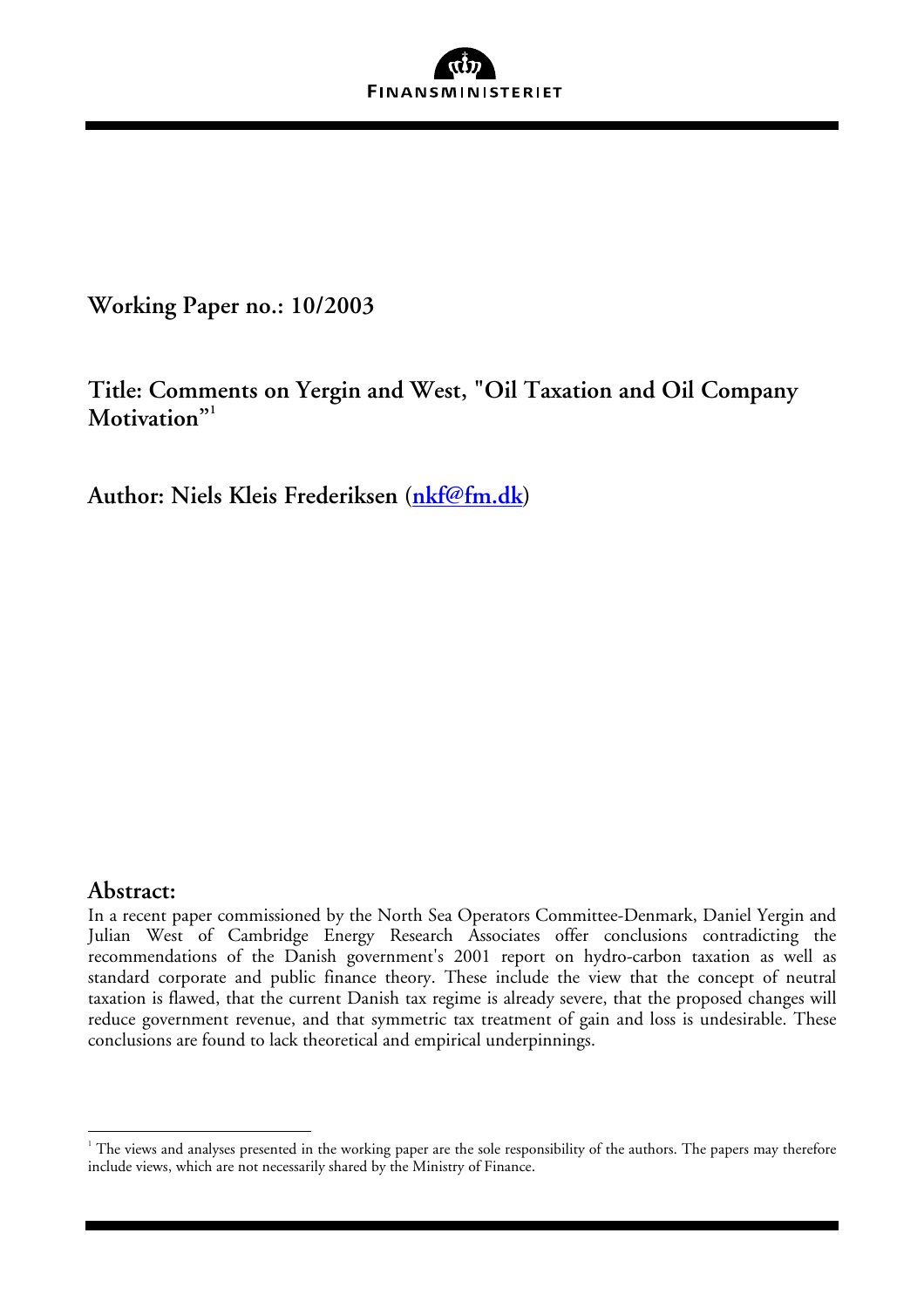In their recent paper commissioned by the North Sea Operators Committee-Denmark, Daniel Yergin and Julian West<sup>2</sup> offer a number of conclusions that are very much at odds with the recommendations of the Danish government's 2001 report on hydro-carbon taxation (HCT).

As will be further elaborated below, Yergin and West's paper also seems to contradict a range of wellknown insights and results from the public and corporate finance and macroeconomics literature, including a substantial body of empirical evidence.

The purpose of the present paper is to examine more closely the validity of the analytical foundations and conclusions of the Yergin and West paper.

## **Among the views expressed by Yergin and West are:**

 $\overline{a}$ 

The concept of **neutral taxation** adopted by the Danish government committee is fundamentally **flawed**. More basically, it is not clear what role the concept of neutrality should play in tax design. The present **Danish tax** regime is **already** fairly **severe** compared with other countries, and there is no evidence that investment behavior of the oil companies is socially inefficient.

The **proposed changes** in the Danish hydro-carbon tax regime involving abolition of the (by international standards, extraordinarily generous) capital uplift provisions and the introduction of an equity return allowance is **likely to reduce**, rather than raise, government **revenue**. Further, the proposed symmetric treatment of taxable gains and losses is undesirable and will encourage inefficient exploration activity.

The proposed changes would reduce the rates of return earned by oil companies in the Danish North Sea to "public utility levels" and hence **make investment** there **unattractive.** 

In particular, by increasing the total government take through either taxation or direct government participation, the reduction in the share of profits and losses accruing to private companies will make investment less attractive, i.e. **"financial volume"**, or "non-additivity of value", is a **key concern** in oil company investment planning.

Generally, **countries** should - when designing resource rent tax systems - recognize that they **compete** in the world market **for** the **investment** and human resources of the international oil industry, the amounts of which are fixed rather than flexible.

In addition to these rather strong conclusions, the paper provides a wealth of detail on the specifics of the oil industry, in particular concerning the dynamic evolution of the oil price, investment, risks and rates of return. From a tax design perspective, this material is largely irrelevant, although the high risks associated with, e.g., oil and gas exploration would seem to imply that, among other things, tax rules should be chosen so as to minimize the probability that a firm will never be able to exploit a tax loss. However, somewhat ironically, Yergin and West disagree strongly with the desirability of symmetric

<sup>2</sup> Both authors are senior researchers at Cambridge Energy Research Associates (CERA). In the disclaimer on page 1, it is stated that "..the views expressed in [the paper] are those of CERA alone". Taken at face value, this appears to be very different from standard practice in academic and government institutions, where responsibility for content and views is customarily assigned to individual authors rather than the institutions with which they are affiliated.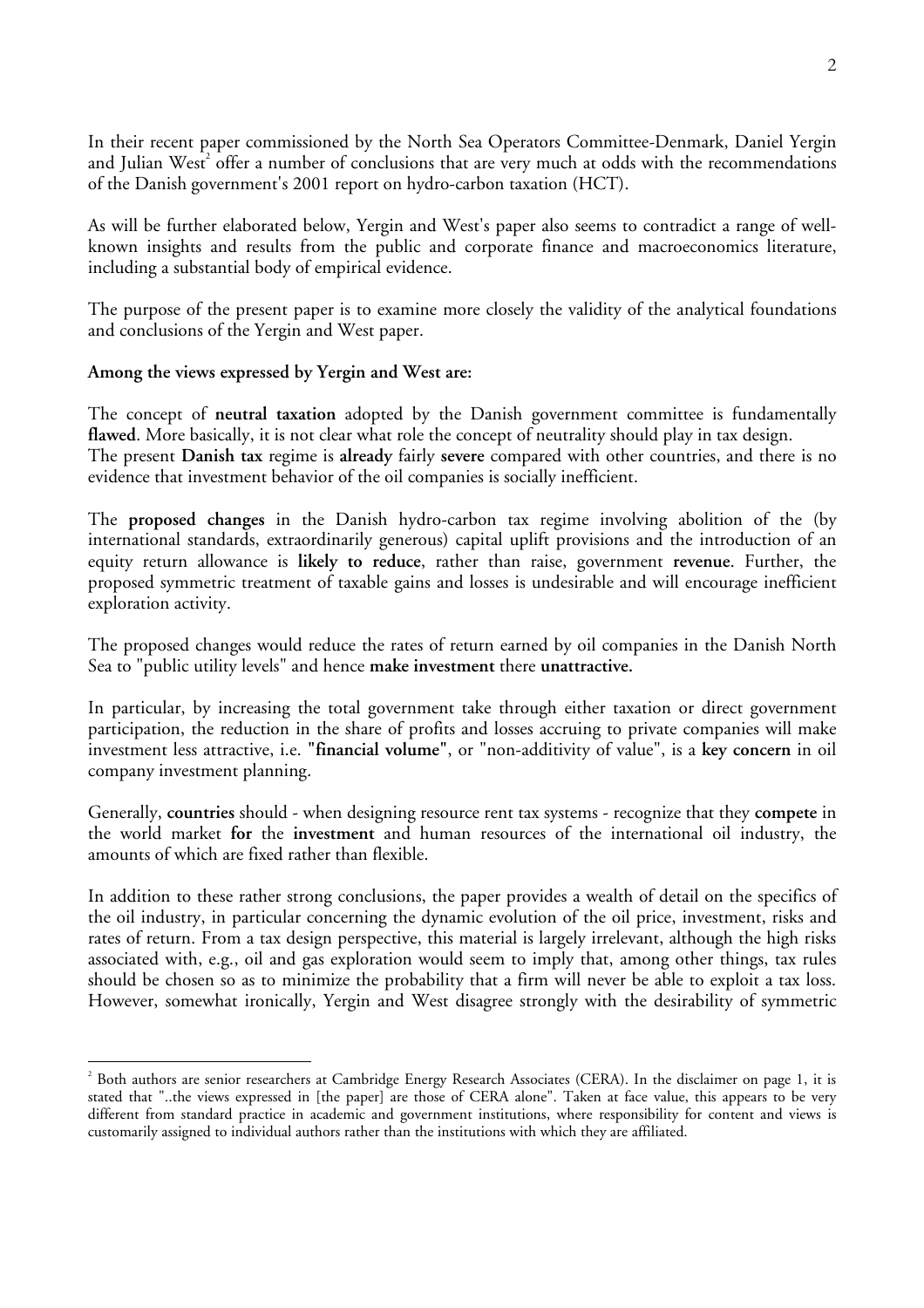taxation of gains and losses in a sector where such provisions would appear particularly justified in order to promote an efficient allocation of resources

A key argument by Yergin and West relates to the rate of return on investment projects demanded by oil companies. However, little evidence is provided on this key parameter, although a target 15 per cent rate of return is mentioned (page 7, top), while figure 1 on page 6 seems to indicate a 3-4 per cent actual, average return for independent oil companies during the period 1993-2001.

The absence of detailed information concerning investment hurdle rates is unfortunate given the authors' strong, albeit implicit, emphasis on this parameter. It is also surprising given the ready availability of such information from the financial services industry. The 2000 Norwegian government report on HCT thus includes data from Salomon Smith Barney on both the average market risk premium and the systematic risk component (beta) of oil industry equity. The former is estimated at 5 per cent annually, while the oil industry beta is 0,6. Hence, an average oil company should earn a return on equity of at least 3 per cent above the risk-free real rate. With the latter at 3 or 4 per cent, a rational oil company manager should pursue projects with real annual returns above 6 or 7 per cent.

In other words, if oil companies systematically ditch investment opportunities simply because the rates of return on those projects fall short of the "publically stated 15 per cent target", which appears to be what Yergin and West implicitly claim, they are also refusing to outperform the stock market. Against the background of the rather disappointing actual return on oil company equity during the last decade documented by Yergin and West, this does not appear to be a rational approach if it is indeed how firms do business.

#### *The concept of neutral taxation*

On page 23, Yergin and West claim that the proposed reform of the Danish HCT is "intended to reduce the returns made by succesful oil companies to public utility [i.e., risk free] levels". Taken at face value, this statement seems to reflect a rather fundamental misunderstanding of what neutral taxation implies. It therefore seems worthwhile to focus first on this key property of the HCT reform proposed by the Danish government committee.

The basic idea in neutral business taxation is that tax rules are designed in order to leave the risk-return tradeoff faced by the private investor exactly unaffected by taxation. A rational business manager will then implement exactly the same investment policies as in the absence of taxation.

Only in the very special case where the tax rate is set at 100 per cent is the claim made by Yergin and West in a certain sense valid. But, as we shall argue below, a 100 per cent tax rate is not a realistic option in practice, and a real-world version of the neutral tax will therefore imply an after-tax riskreturn tradeoff precisely identical to the pre-tax one.

Basically, a tax on business income is neutral with respect to investment decisions, provided all income is included in the tax base, and provided the net present value of all cost deductions equals the net present value of the actual cost items. In present value terms, therefore, the tax base is simply the excess of income in NPV terms over total costs in NPV terms.

A project yielding an income just equal to total cost will accordingly not be subject to tax. Obviously, in this case investment is unaffected by taxation. All projects yielding higher returns will have positive net present value and hence should be carried through.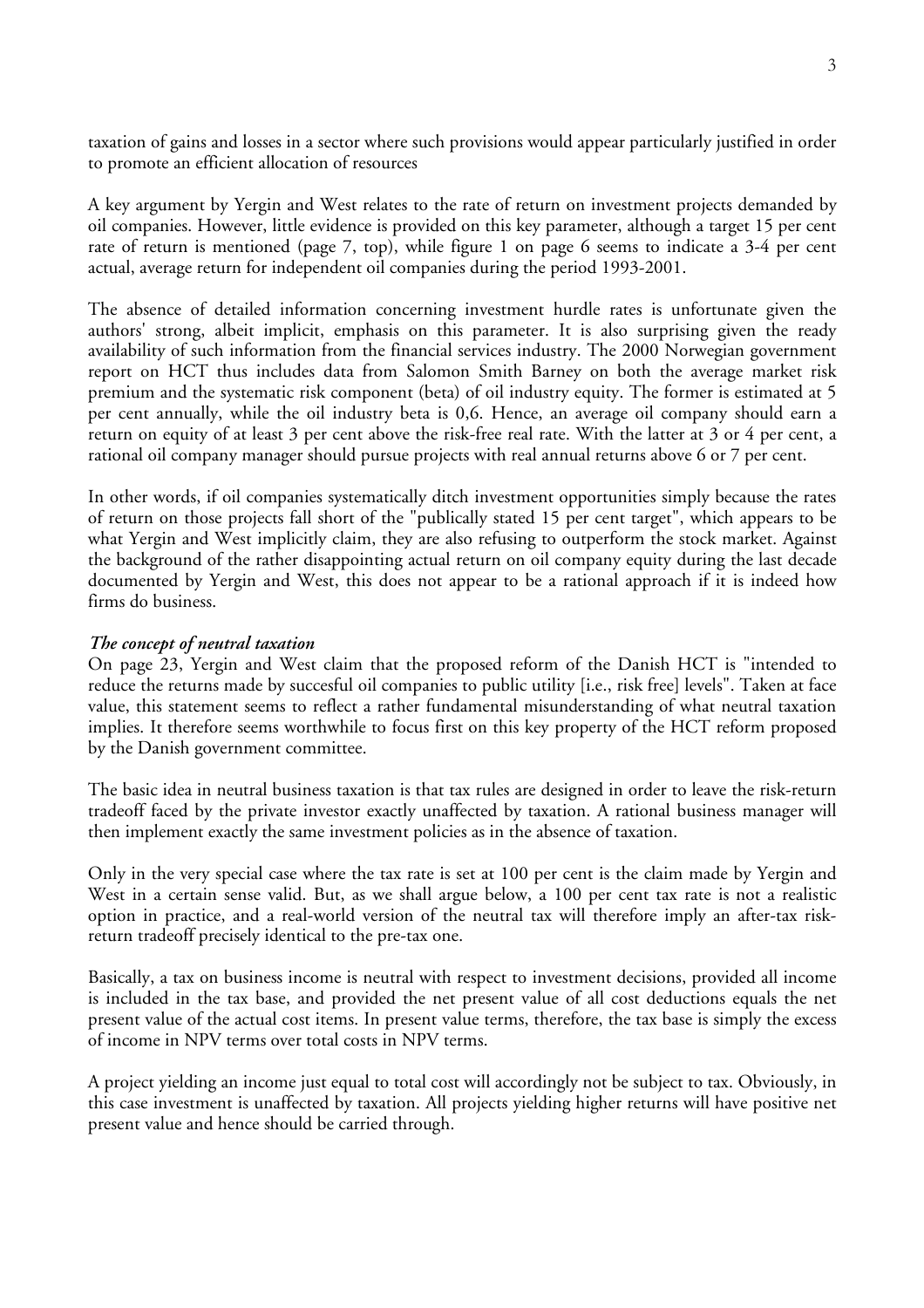The current Danish HCT regime differs from the neutral benchmark primarily in two key respects. First, unlike the cost of debt finance, the cost of equity capital is not deductible from the tax base. Second, the special HCT depreciation allowance (25 per cent of investment may be deducted annually from the HCT base during a 10 year period) implies that the tax value of new investment will significantly exceed the cost of acquisition for oil companies with positive HCT liabilities. Therefore, current tax rules create an incentive to carry investment to the point where the HCT base is zero, even if the before-tax profitability of the marginal investment is zero.

The proposal by the Danish committee employs a deduction for the cost of equity capital along with the elimination of the HCT allowance in order to ensure neutrality.<sup>3</sup> As stated above, under this system, and in direct contradiction of Yergin and West's contention, oil companies would face the same riskreturn options as they would in the complete absence of taxation. They would consequently engage in exactly the same investment as in the hypothetical case without any taxes.

The effective equi-proportionate sharing of income and costs under a neutral tax also explains why neutral taxation, at least in principle, is equivalent to direct government participation, where the public sector simply pays a pre-determined share of costs and receives the same pre-determined share of all income. Neutral taxation is therefore said to be equivalent to having the government participate as a "sleeping partner" in each project.

In fact, the comparison may be carried even further by noting that equi-proportionate sharing of cost and income flows is no different from having an additional *private* company participate on terms identical to those of existing partners.

Against this background, it is extremely hard to see why - as Yergin and West repeatedly claim - a neutral tax (or direct government participation) should discourage investment, as it is economically equivalent to having an additional private company participate in each licence (albeit with a predetermined and legislated share), an action which is routinely and voluntarily undertaken by oil companies in order to adjust their asset portfolios.

Throughout their paper, Yergin and West repeatedly emphasize the inherent riskiness of the oil industry, with particular reference to the oil price and exploration activities.<sup>4</sup> From a tax design

 $\overline{a}$  $3$  The actual proposal is an application of a theoretical result originally due to Robin Boadway and Neil Bruce, who show that investment neutrality obtains whenever the equity allowance is computed on the basis of the tax value of business assets minus corporate debt, or "tax equity". This implies that the choice of tax depreciation schedule may in principle be left at the discretion of the taxpayer. By writing off assets more rapidly, the equity allowance is also reduced so that the present value of tax deductions remains constant. Further, it should be noted that the equity allowance will also moderate tax enforcement problems associated with "thin capitalization" for which a powerful incentive is created when the marginal tax rate is much higher than for, e.g., parent companies. The neutrality of the R-base cash flow tax, where investment is expensed while financial income is not subject to tax, emerges as a special case of the Boadway-Bruce analysis. See Boadway, Robin and Neil Bruce, "A General Proposition on the Design of a Neutral Business Tax", *Journal of Public Economics* 24, page 231-239, 1984.

<sup>4</sup> Although, as noted above, the systematic risk component seems to be relatively modest as indicated by the fairly low beta value of oil industry equity. In other words, oil company equity in fact embodies a fair amount of insurance against aggregate market risks, and this particular feature - rather than the risks associated with individual projects - may go a long way towards explaining the alleged less than impressive historical equity yields in the oil industry. Thus, contrary to what Yergin and West contend, the actual track record of oil companies in terms of wealth creation thus appears to be quite consistent with rational decision making on the part of oil company managers when the standard corporate finance measure of risk (that is, covariance with the market return) is used. This reconciliation may perhaps be considered encouraging (although hardly surprising ) by those with a preference for the private market economy rather than, e.g., central planning.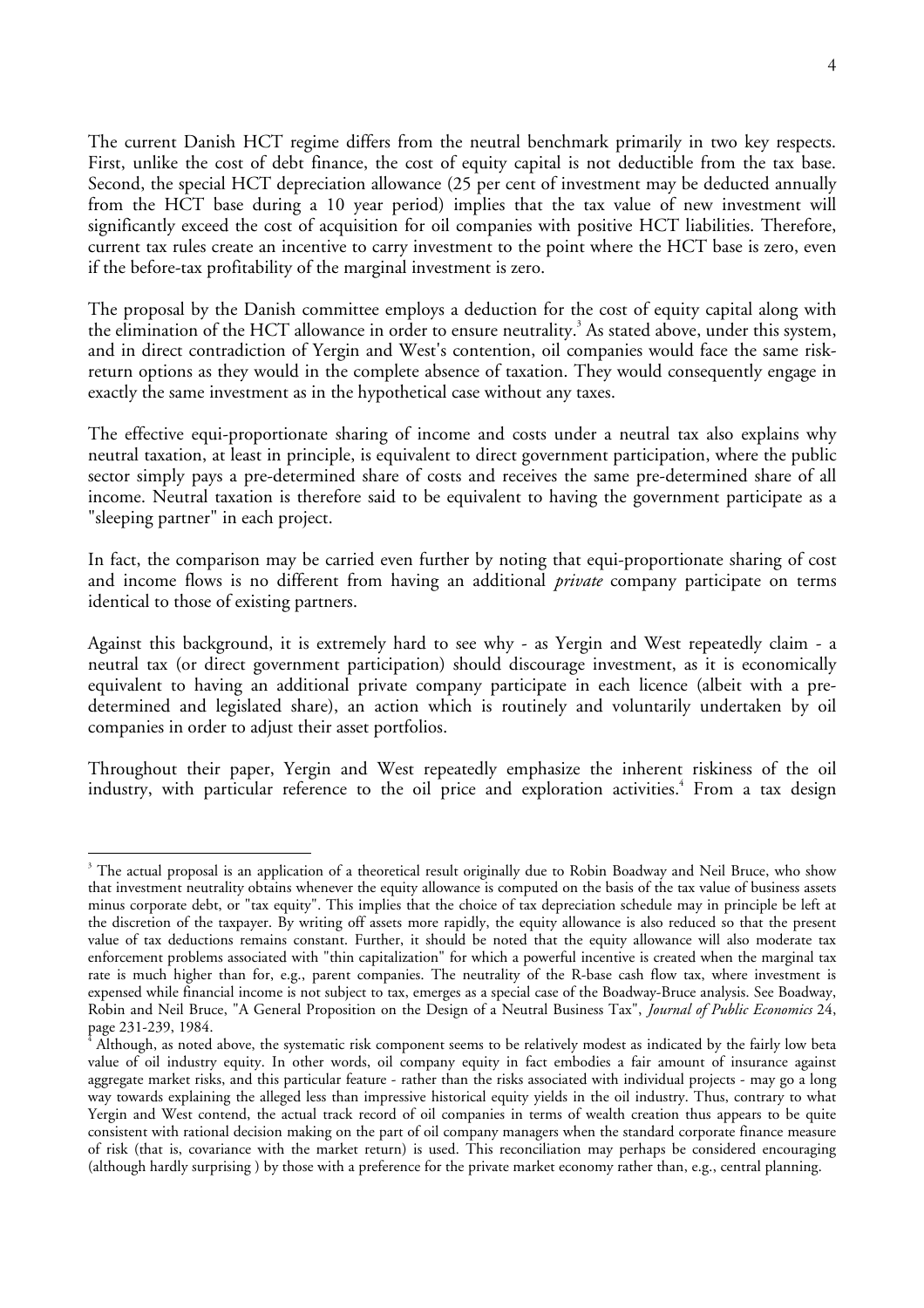perspective this points to the importance of making sure gains and losses are treated symmetrically for tax purposes.

In order to accomplish this, the Danish government committee suggested unlimited loss carry forward with full interest imputation, combined with allowing companies to sell HCT losses, thus effectively providing a government guarantee for the tax value of deficit HCT income. In particular, this is likely to benefit new entrants that are not (yet) in a position to offset, e.g., exploration costs against profits from other fields.

Generally, personal and corporate income tax systems do not allow for fully symmetric treatment of gains and losses. The reason is that general symmetry would give rise to tax enforcement problems associated with, e.g., the need to distinguish bestween consumption and commercial activities (for closely held businesses), the potential for financial tax arbitrage (in particular when the tax base is computed on a realization, rather than mark-to-market, basis) or outright tax fraud (such as the fraudulent construction of losses that in turn could be sold at close to tax value).

In the case of oil and gas extraction, however, these concerns seem of minor importance, since the relevant entities are subject to close regulatory supervision. Furthermore, because of the long timespan from exploration costs are incurred until a project returns a profit against which to deduct preproduction costs, the induced distortion implying a disincentive to exploration could well be severe.

However, surprisingly, Yergin and West argue strongly against this feature of the proposal, citing on page 30 its "encouragement-at the state's expense-for inefficient exploration activity". The authors build their case on the experience of a few countries with "subsidies" to exploration acivity.

Once again, Yergin and West do not seem to fully grasp the requirements of a neutral tax. Obviously, the government must absorb the same fraction of initial, pre-production costs as of subsequent costs and income under a neutral tax. Because the oil company receives the same fraction of subsequent income as it bears of current costs, it will make socially efficient exploration and development decisions when there is unlimited loss carry-forward with interest imputation.

Unlike what Yergin and West claim, there is thus no "subsidy" to exploration in a provision that allows losses may be carried forward with interest and without limit. The key point is that the incentives arising from the fiscal regime should be viewed in their entirety (as a rational company manager would presumably do when evaluating an investment oportunity).

In a wider perspective, the authors' comments on loss carry forward are quite startling, since representatives of the business community typically (and rightly) argue for full loss offsets precisely in order to avoid penalizing firms with initial, or temporary, losses. In recognition of such concerns, the 5 year limit on loss carry forward in Danish tax law was recently repealed. Generally, tax losses may therefore be carried forward indefinitely (albeit without interest imputation).

The logical extension of Yergin and West's argument is accordingly that this measure is a mistake. Taken even further, there seems to be no case for limiting opposition to deducting costs to the case where such deductions are carried forward; surely, no expenditure items at all should be deductible from the tax base. This, obviously, is in violation of efficient tax design, but remains nonetheless the direct implication of Yergin and West's line of argument.<sup>5</sup>

 $\overline{a}$ 

 $^5$  Also, this would effectively convert the HCT into a production tax, or royalty. However, because royalties are rightly seen as distorting oil company behavior, several countries have recently taken steps to cut or eliminate them, as Yergin and West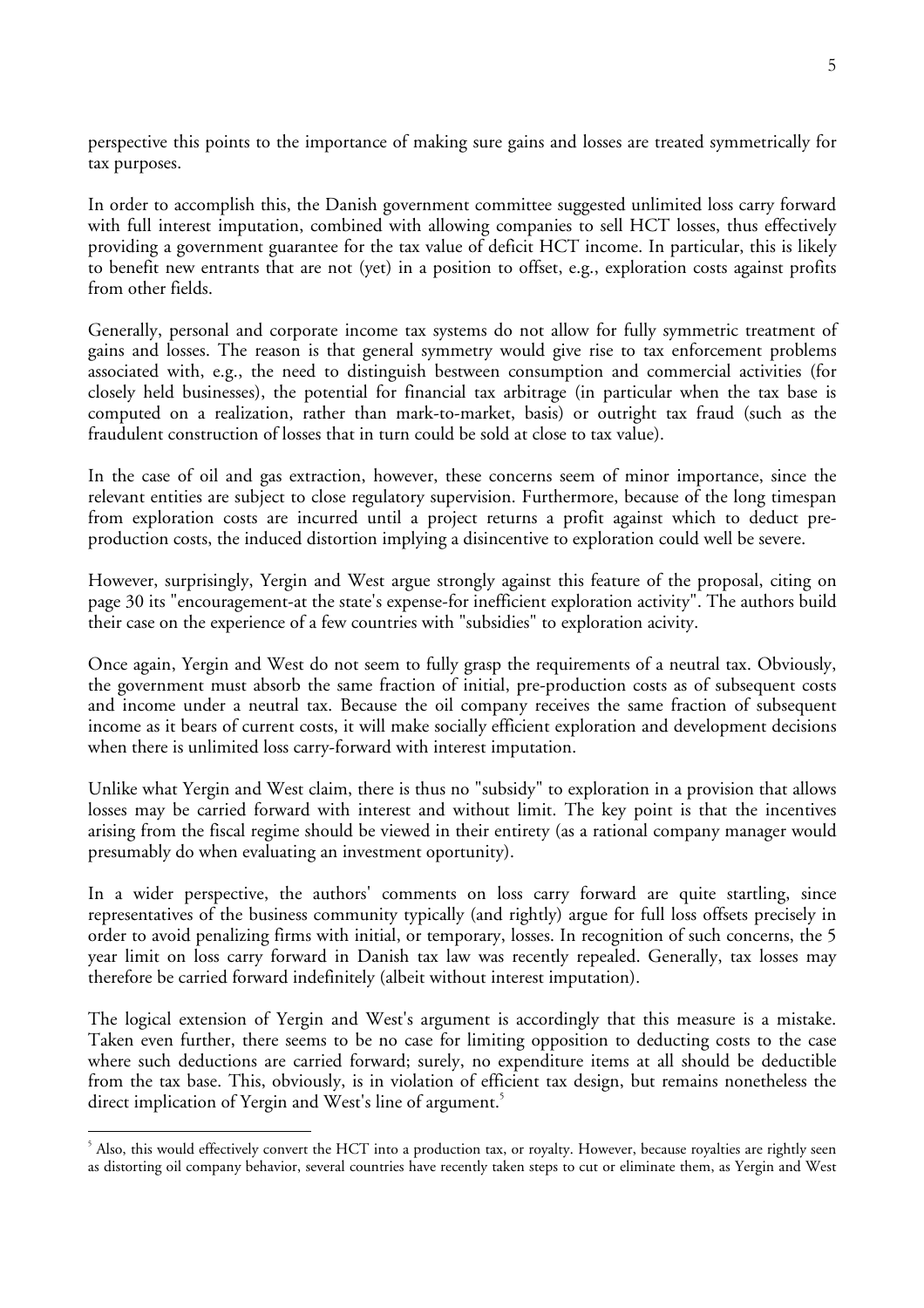One possible explanation for the position taken by the authors is that existing operators with sufficient profits against which to offset the cost of exploration see little interest in a provision that would primarily benefit new entrants. Effectively, Yergin and West thus argue for building into the HCT regime barriers to entry that put existing firms with abundant earnings at a competitive advantage against start-up firms.

There is, however, one particular case where Yergin and West's concern about inefficient decision making is relevant, namely in the (very) special case of a 100 per cent tax rate. In that situation, firms effectively bear neither the costs nor the benefits of their actions, and hence have no incentive to make efficient decisions. But, of course, this problem is not only related to costs that through the carryforward of losses are deducted against future earnings, but to costs in general.

This raises the question of how to select the marginal tax rate under a neutral tax. In principle, a 100 per cent tax rate would allow the government to capture the full return on natural resources. However, the tax rate should be set to allow private firms a sufficient stake in order to preserve the incentive for efficient decision making. In principle, a 99 per cent tax rate would satisfy this requirement. $^{\circ}$ 

At such high tax rates, the temptation to use, e.g., transfer pricing or manipulation of financial structure to minimize taxes, would be very powerful. Although - due to the presence of fairly easily observed market prices for oil products - it may well be difficult for firms to shift profits to related entitities through internal oil and gas product pricing, opportunities are likely to abound on the cost side, including, e.g., related transportation and storage services as well as testing and development of new equipment, the costs of which may be allocated to the entity with the highest marginal tax rate within, e.g., a multinational enterprise.

Another consideration relates to costs that may be related to oil and gas extraction, but do not qualify as deductions against the HCT base. A case in point is headquarter costs incurred when planning and supervising oil and gas activities.

It thus appears that the "optimal HCT rate" would emerge out of a tradeoff between, on the one hand, the reasons underlying the desirability of 100 per cent marginal taxation (essentially government ownership of the natural resource) against the problems associated with transfer pricing and cost allocation that become acute at very high tax rates.

But, as the discussion above makes clear, even at a very high tax rate, the fundamental insight remains that neutral taxation will still leave the tradeoff between relative return and risk unaffected. Firms will then be induced to undertake exactly the same investment projects as in the absence of taxation.

An important, though secondary, point emerging from these considerations is that tax authorities have no need for information about the required return on risky (in this case oil and gas) investments in order to impose a neutral tax. As long as loss carry-forwards are effectively risk-less, all that is required is an assessment of the *risk-free* rate of return. Similarly, the relevant rate of return required in order to

 $\overline{a}$ 

themselves report (page 4), apparently without noticing the implicit contradiction with their own argument with respect to the tax treatment of losses.

<sup>6</sup> The current Norwegian HCT regime featuring a 78 per cent marginal tax rate in combination with direct government participation thus comes pretty close to a combined marginal government take of 90 per cent.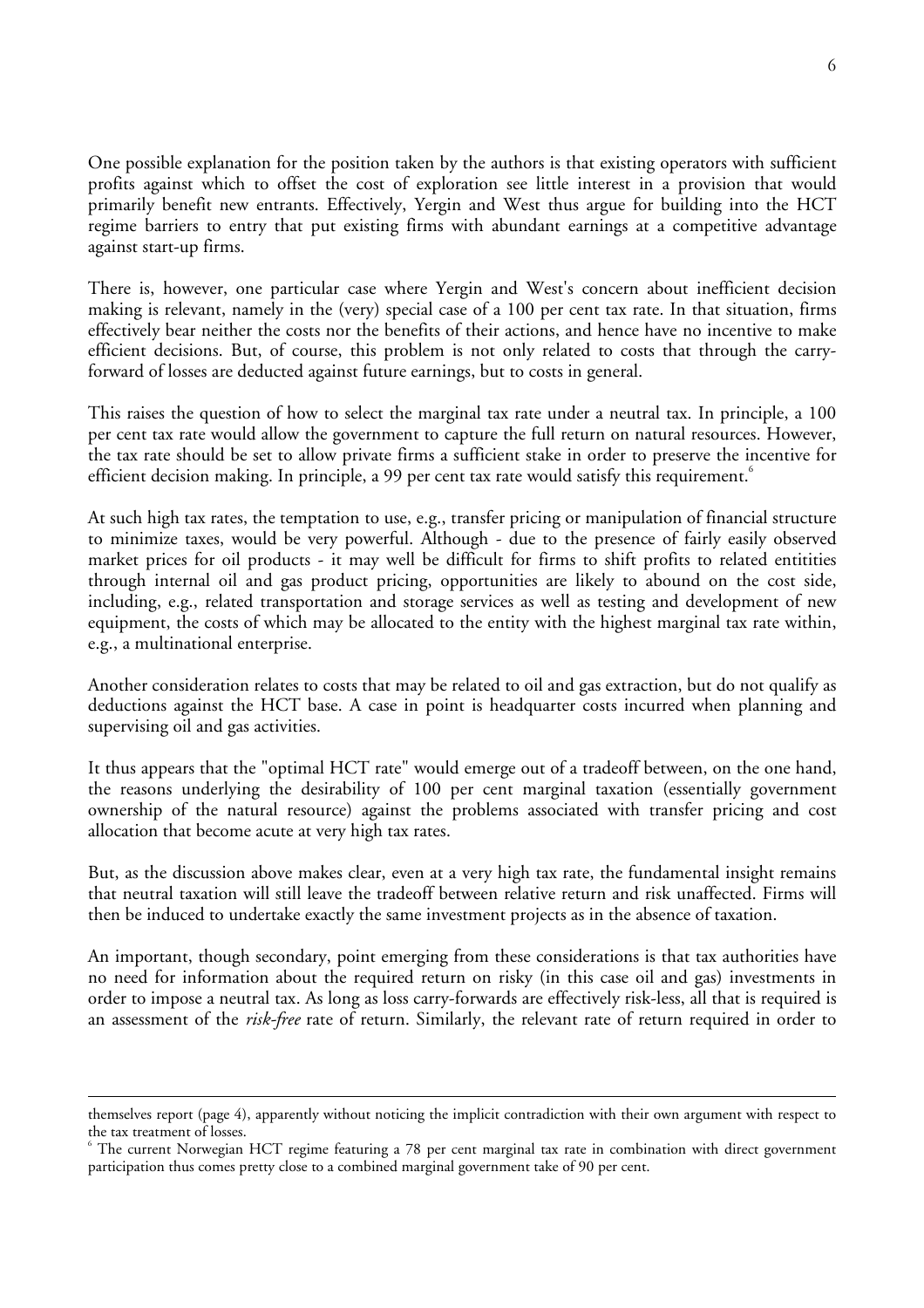compute the equity allowance is the risk-free market return.<sup>7</sup> Accordingly, information on the risks to which oil companies are exposed is wholly irrelevant as far as ensuring neutrality is concerned.

It is worth stressing that the central theme of the Yergin and West paper, namely that the proposed neutral HCT would reduce oil company investment returns to the risk-free rate, rests on a rather complete misinterpretation of how a neutral tax works. A possible source of this unfortunate element of the paper is the erroneous - but perhaps from a superficial glance tempting - conclusion that the equity allowance, which as noted above is computed using the risk-free market interest rate, may be viewed as the "residual return on equity" when the marginal tax rate is very high.

However, the sole purpose of the equity allowance is to correct the tax base for differences in the timing of actual cost outlays and the associated deductions in much the same way that interest is imputed when tax losses are carried forward. In almost complete contrast to Yergin and West's claim, the neutral tax has <u>no</u> implications for the rates of return reaped by oil companies.<sup>8</sup>

#### *Why neutral taxation?*

 $\overline{a}$ 

On page 22, Yergin and West state that "the standard criteria for judging any tax include equity, simplicity, transparency and ease of administration". Leaving aside the seeming redundancy of one or two of the last three criteria, if the quoted passage is intended as a short-list of the key policy tradeoffs identified in the public finance literature, it's a pretty bad approximation.

Generally, public finance theory views the determination of efficient taxation as a tradeoff between equity, efficiency and (possibly) the cost of administration and compliance. Yergin and West thus seem to ignore completely the efficiency aspect, i.e. the impact of the tax system on resource allocation and hence the deadweight losses associated with behavioral adjustments induced by taxes.

The priority set out by the authors is a very peculiar one, especially since it is difficult to think of important equity concerns in the case of resource rent taxation - except, of course, for the fact that the above-normal returns on natural resource extraction should ideally be captured entirely by the government. The reason is, that if oil companies are owned by well-diversified investors (such as mutual funds, pension funds and life insurance companies), there is no obvious distributional effect from a change in resource rent taxation.

Hence, we are left with precisely the key criterion that Yergin and West quite explicitly disregard, namely allocative efficiency. If the government is to capture a significant chunk of the above-normal return on the extraction of natural resources, obviously the marginal tax rate must be high. In Norway, for example, the marginal tax rate on oil company profits is thus 78 per cent even ignoring direct government participation, as Yergin and West's table 3 shows.

With high marginal tax rates, any deviation from a neutral tax base - i.e., a tax base that identifies correctly above-normal returns - implies potentially severe distortionary costs. This simply reflects the fact that the deadweight loss from a tax rises with the square of the tax rate, or - in more direct language

<sup>7</sup> In the case of an R-base cash flow tax, no such imputation of equity return is necessary.

<sup>&</sup>lt;sup>8</sup> An alternative way of viewing the effects of the neutral tax is to observe that, at the time of investment, the oil company effectively purchases a stake in the investment project equal to one minus the tax rate *plus* a claim on the government equal to the tax rate times initial investment. The latter component reflects the net present value of tax depreciation and the equity allowance and - because the neutral tax is designed so as to effectively guarantee the tax value of deductions - represents a perfectly risk-less claim. Accordingly, standard corporate finance theory dictates that the relevant discount rate applicable to the stream of future tax shields is the risk-free rate.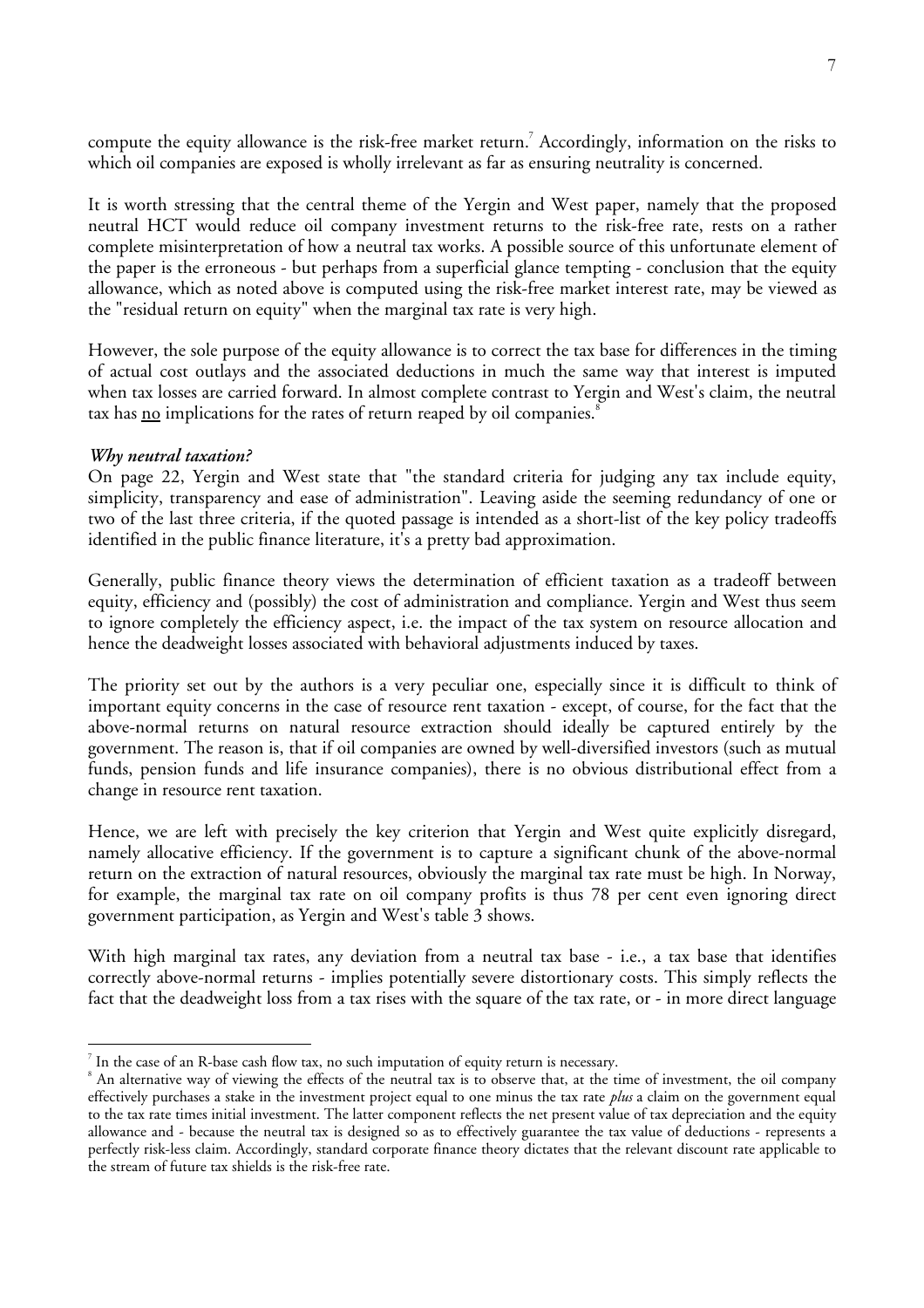- the higher the marginal tax rate, the more costs of a non-tax nature would the tax payer be willing to incur in order to shield one unit of income from taxation.

Ideally then, a 100 per cent tax rate should accordingly be imposed on a neutral tax base, but - as noted above - this would impair efficient decision making as firms would not incur any penalties for making inefficient decisions. Ironically, the very efficiency argument that Yergin and West have chosen to ignore is precisely the key reason for not only the desirability of neutrality, but also for setting the resource rent tax rate *below* 100 per cent!

Also on page 22, Yergin and West claim that "neutrality... has never yet been adopted as an over-riding objective" in tax reform. In drawing this very broad conclusion, the authors seem to ignore the fact that changes in business taxation during the last two decades in a large number of countries (including Norway, Denmark, Sweden, Finland, the US and Canada) have specifically been aimed at bringing tax bases closer to what is required for neutrality (e.g., reducing the tax penalty on equity finance and reducing tax depreciation allowances).

Presumably, the general move in the direction of neutral taxation has been driven precisely by the desire of governments to leave the selection of investment projects to purely commercial, rather than tax, considerations and thereby reduce the distortions induced by the taxation of business income.

#### *The "financial volume" argument, investment and tax revenue*

A standard idea in corporate finance is that managers seeking to maximize shareholder wealth should pursue all investment projects with positive net present value, where the discount rate is adjusted for the systematic risk component of the after-tax cash flow. Failure to do so implies a loss of shareholder wealth.

Yergin and West - along lines similar to the Norwegian oil industry's response to the Norwegian government report on HCT reform - seem to depart from this standard prescription in emphasizing "financial volume", or project scale, as a key objective for firms. The essence of their position appears to be that *absolute* rather than *relative* returns (also) matter.

Hence, a relatively large, positive NPV project - i.e., a project with large financial volume - will allegedly be preferred to a small, positive NPV project even though they yield the same return and even though standard corporate finance theory would dictate that both should be carried through in order to maximize shareholder wealth.

Presumably, then, oil companies will only be willing to invest in relatively small projects if they yield a higher relative return than do big projects. If this is true, one should observe that the average large oilfield is less profitable in relative terms than the average small field. But this is inconsistent with the widely held belief that the opposite holds in practice; after all, the oil industry itself tends to refer to the higher returns on large Norwegian oil fields when arguing for relatively lower taxation in Denmark.

Furthermore, if the claim by Yergin and West that oil companies are constrained in their access to capital is valid, and if financial volume is an important criterion in project selection, then large oil companies will tend to specialize in large, low-return fields while smaller companies will specialize in small fields with high rates of return. This would imply that the return on equity of smaller oil companies would tend to exceed the return on large company equity. In fact, Yergin and West emphasize that the exact opposite holds: Throughout the last decade, small companies have been outperformed by large companies in terms of equity returns.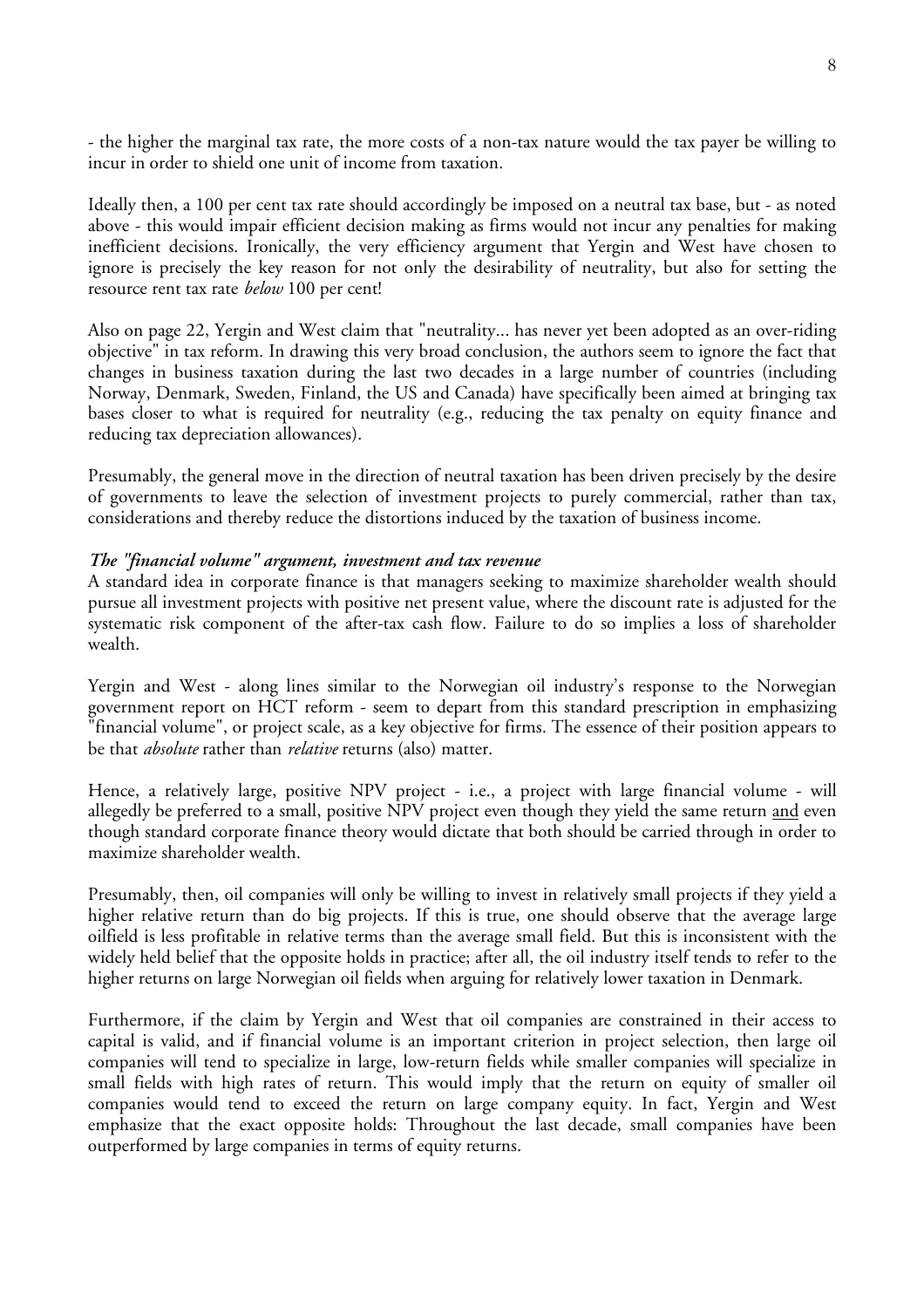One might also add that, given the Norwegian oil industry's concern about financial volume, it seems surprising that oil companies find the relatively small oilfields in Denmark worthy of attention at all in the first place.

From a theoretical viewpoint, "financial volume" seems to be a rather vague concept. One possible interpretation is that some projects are too small for firms to care about - irrespective of the returns offered. But in that case, oil companies specializing in small projects should be able to outperform the market as well as existing oil companies.

Alternatively, the presence of such low-hanging fruit that private firms fail to pick would suggest an opportunity for governments to set up entities aimed at investing in such projects, in particular if private companies are rationed in capital markets (as Yergin and West claim) and hence, unlike the government, unable to borrow. This conclusion - which, if similar reasoning is applicable to the entire private sector, in fact amounts to a pretty harsh indictment of the private ownership economy - seems rather improbable.

A second possible interpretation is that the individual oil company's absolute stake in a given project is important. In that case, an increase in government take would merely cause private partner firms to rearrange their portfolios in order to reestablish a satisfactory average stake size without changes in real investment activities.

A basic argument of Yergin and West is accordingly that oil companies will shift their resources to "existing and new fields" elsewhere, if a neutral tax is introduced in Denmark. Clearly, a firm turning down a (share of a) license in Denmark could buy into other, existing licences elsewhere on normal market terms. But in that case, the oil company would have to pay the existing owner for all but the market risk-adjusted return, i.e. the expected resource rent would be capitalized into the price. Surely, the systematic refusal to exploit above-market return projects in Denmark in favor of investments yielding zero excess returns elsewhere cannot be a rational strategy.

Certainly, to the extent that oil companies have available positive NPV projects elsewhere, these other projects should be carried through, but not at the expense of positive NPV projects in the Danish (or Norwegian) North Sea as long as the overall objective of firms is to maximize shareholder wealth.

Nevertheless, it may well be true that in the short term at least, firms may have limited access to additional (equity) capital due to capital market imperfections. However, given the low margins (typically fractions of a percentage point) charged by banks on lending to first-class commercial borrowers, it seems extremely doubtful that oil companies would in practice be forced to give up projects yielding returns several percentage points above the market return on these grounds.

It should also be noted that there is a vast empirical literature documenting the influence of the "cost of capital", i.e. the pre-tax required rate of return, on investment behavior. In contrast, it has turned out to be much harder to explain actual investment by business after-tax cash flow, as one would expect if in fact the access to capital was limited. In other words, there is a substantial body of empirical evidence supporting the profitability considerations identified by neo-classical theory (and underlying the proposed changes in the Danish HCT regime) while at the same time contradicting the "capital shortage" view held by Yergin and West.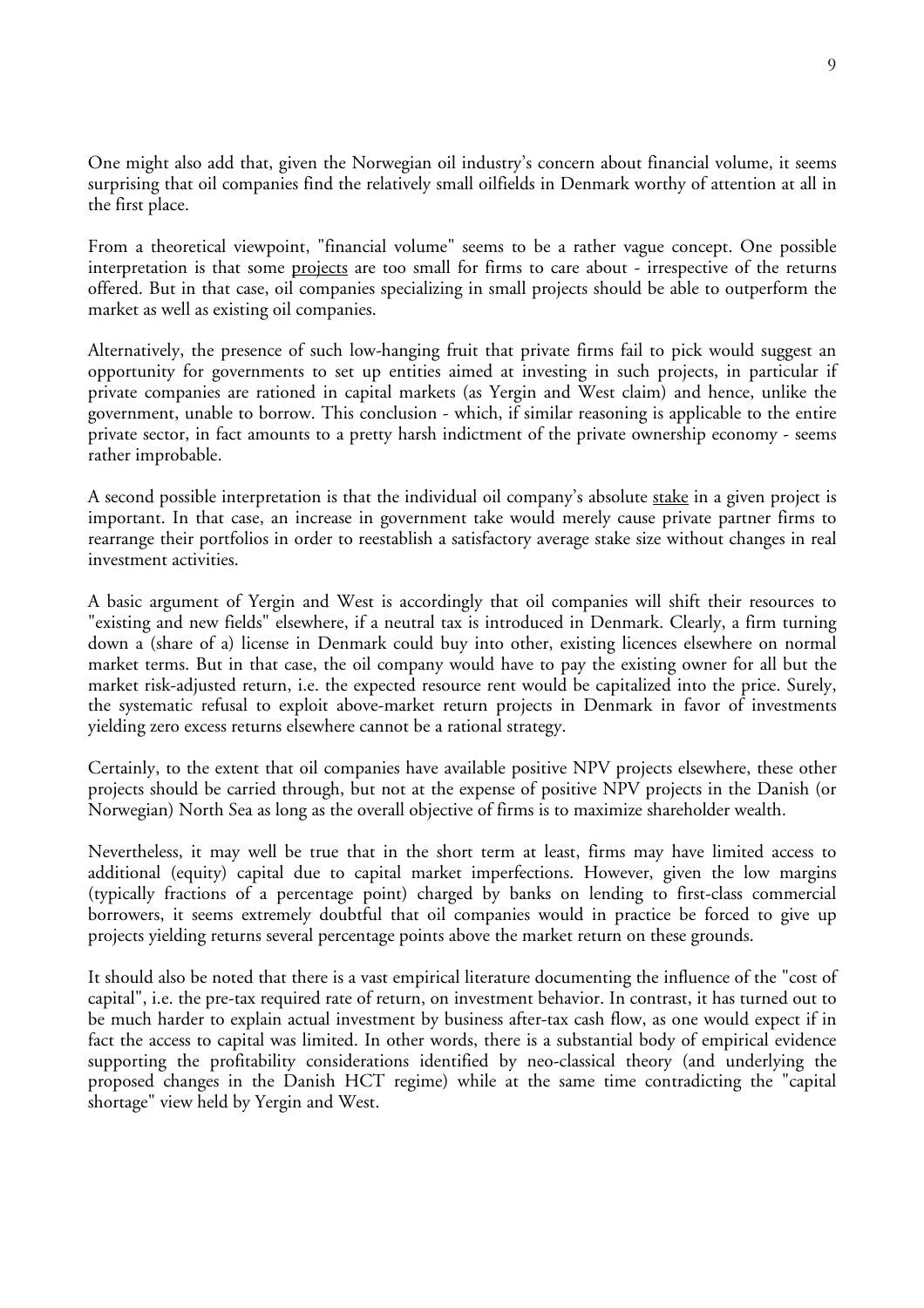It may also be true - as Yergin and West explain - that firms are constrained in the short term due to organizational rigidities associated with the need for competent managerial oversight of new projects etc. The idea is that there is a limited number of individual projects that company managers can oversee, and hence they select few large (possibly lower return) projects rather than many smaller ones.

A large theoretical and empirical literature has studied the implications for the dynamic behavior of private investment of such "cost of adjustment" associated with changes in firm scale. A general outcome of this literature is that such costs seem to play a role for investment determination, but only in the short term, i.e. over a period of 2 or 3 years.

In a longer-term perspective - certainly including the timespan involved in oil and gas exploration and extraction - firms do seem to have access to additional financial and managerial resources, thus confirming the casual observation that real-world firms in fact expand or shrink rapidly in response to changing business conditions.

On page 2, Yergin and West state that the HCT reform proposal put forward by the Danish government committee will likely lower, rather than raise, tax receipts, thus "..leaving the state significantly worse off".

Yet, Yergin and West provide no evidence to substantiate this strong statement. After all, a large increase in the effective marginal HCT rate will require a significant contraction of investment and activity in order for revenue to decline. However, empirical evidence, or just back-of-envelope sensitivity analysis, or case evidence based on the experience of other countries, is totally lacking.

The authors thus fail completely to corroborate this key conclusion, or even indicate the nature and scale of the alleged behavioral response to a change in the Danish HCT regime on which their conclusion apparently is based.

### *The current Danish HCT regime*

Yergin and West repeatedly state that the current Danish HCT regime is "already quite severe", thus echoing a recent memo compiled by PriceWaterhouseCoopers on behalf of Mærsk Olie & Gas.

A rather fundamental flaw in both papers is, however, that they simply ignore the fact that - at least so far - oil companies have had effectively zero HCT income. Hence, in practice, tax liabilities have been limited to corporate income taxes, royalties and the pipeline charge.

Current production taxes amount to about 10 per cent of the value of output, and the corporate income tax rate is 30 per cent, while the HCT rate is 70 per cent. Obviously, computing the combined tax burden on oil and gas profits inclusive of HCT liabilities that have not occurred in practice is likely to be grossly misleading.

But Yergin and West, as well as PWC, have apparently chosen to ignore the fact that the Danish HCT yields no revenue. And neither paper comments on the quantitatively important discrepancy between actual (i.e., low) tax payments and the (high) effective tax rates they compute.

The reason for the absence of HCT revenue is the uniquely generous Danish capital uplift provisions. As Yergin and West document, no North Sea country allows deductions on a similar scale, although most HCT systems do feature some capital uplift.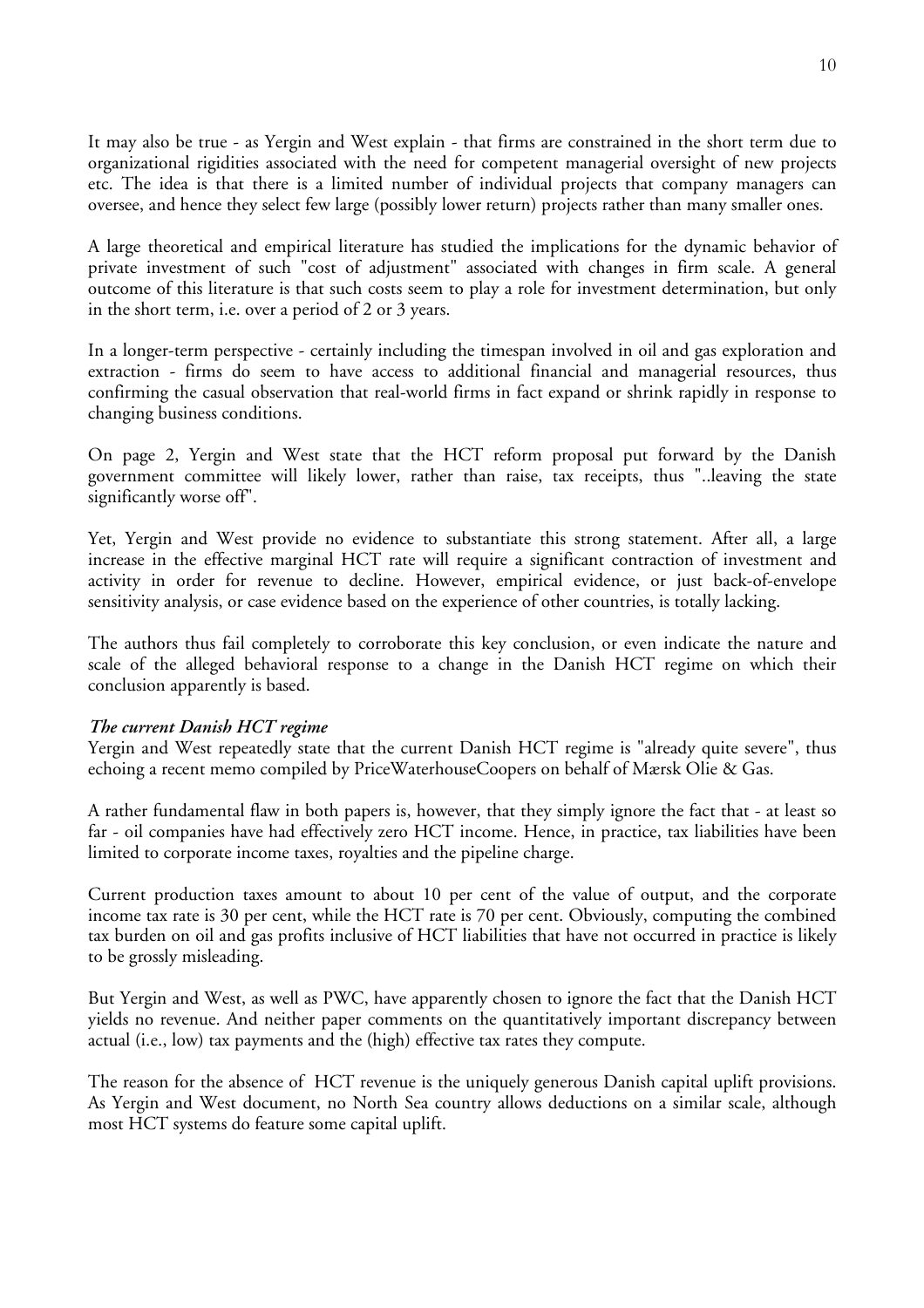It is not possible to determine whether the historical record of zero HCT revenue is simply due to taxable HCT income being wiped out by deductions (i.e., that oil companies at actual investment levels have negative HCT income), or whether oil companies have in fact responded to the incentives embodied in the HCT regime and expanded investment to the point of eliminating all HCT liabilities  $(i.e., so that HCT income is - approximately -  $\frac{zero}{i}$ ).$ 

However, since the discounted value of the tax shield provided by one unit of investment spending exceeds the cost of acquiring the investment good, oil companies continue to face a strong incentive to carry investment to the point where no HCT is due. In principle, therefore, little if any future HCT revenue should be expected.

The government committee on HCT reform paid substantial attention to alleviating the (potential) investment distortions present in the current system. In apparent contradiction of these concerns, the authors express on page 22 the view that there is "no evidence... [that] companies undertake excessive investment".

The risk of "excessive investment" relates to the case where companies invest in projects yielding a before-tax return that falls short of the (risk-adjusted, expected) market rate of return. Although oil companies are subject to regulatory supervision of their operations, including investment, it is extremely hard to imagine that, in practice, a government agency would be able to detect such "excessive" investment, as this would require knowledge about the estimated future returns, and their associated covariance with aggregate financial market risk, at the time investment was undertaken. Such detailed information is unlikely to be available to regulators.<sup>9</sup>

It is worth reiterating that - as previously pointed out - a large body of empirical evidence points to the relationship between the cost of capital and business investment, thus indicating that, if tax rules provide an incentive to engage in socially unproductive investments, companies will tend to do so. And this suffices to establish the case against a tax regime giving rise to significant distortions of investment behavior and devoting attention to changing tax rules to avoid the associated deadweight losses.

# *The business versus the public finance views of tax design*

On page 22, Yergin and West claim that oil companies ".. are indifferent to the theoretical merits of neutral taxation versus other tax systems". It might be added that similar views are frequently implicit in policy recommendations put forward by representatives of private business with respect to, e.g., tax depreciation rules or the tax treatment of capital gains or R&D expenditures.

At first glance, this position may appear surprising; after all, why should private firms oppose efficient tax rules that do not interfere with commercial investment activities? However, the statement does make a good deal of sense once the different perspectives of, on the one hand, business managers seeking to maximize shareholder wealth and, on the other hand, public finance theory, which typically is concerned with identifying the optimal equity-efficiency tradeoff, is recognized.

A rational business manager will carry investment to the point where the marginal return to shareholders equals the marginal cost of investment. If the particular activity is a tax-favored one, where the marginal investment carries a negative net tax burden (such as a debt financed investment in assets

 $\overline{a}$ 9 Substantial regulatory intervention in the investment planning of oil companies might also violate certain provisions of license agreements, including provisions requiring the government to assist license holders in reaping the full commercial benefits of their activities.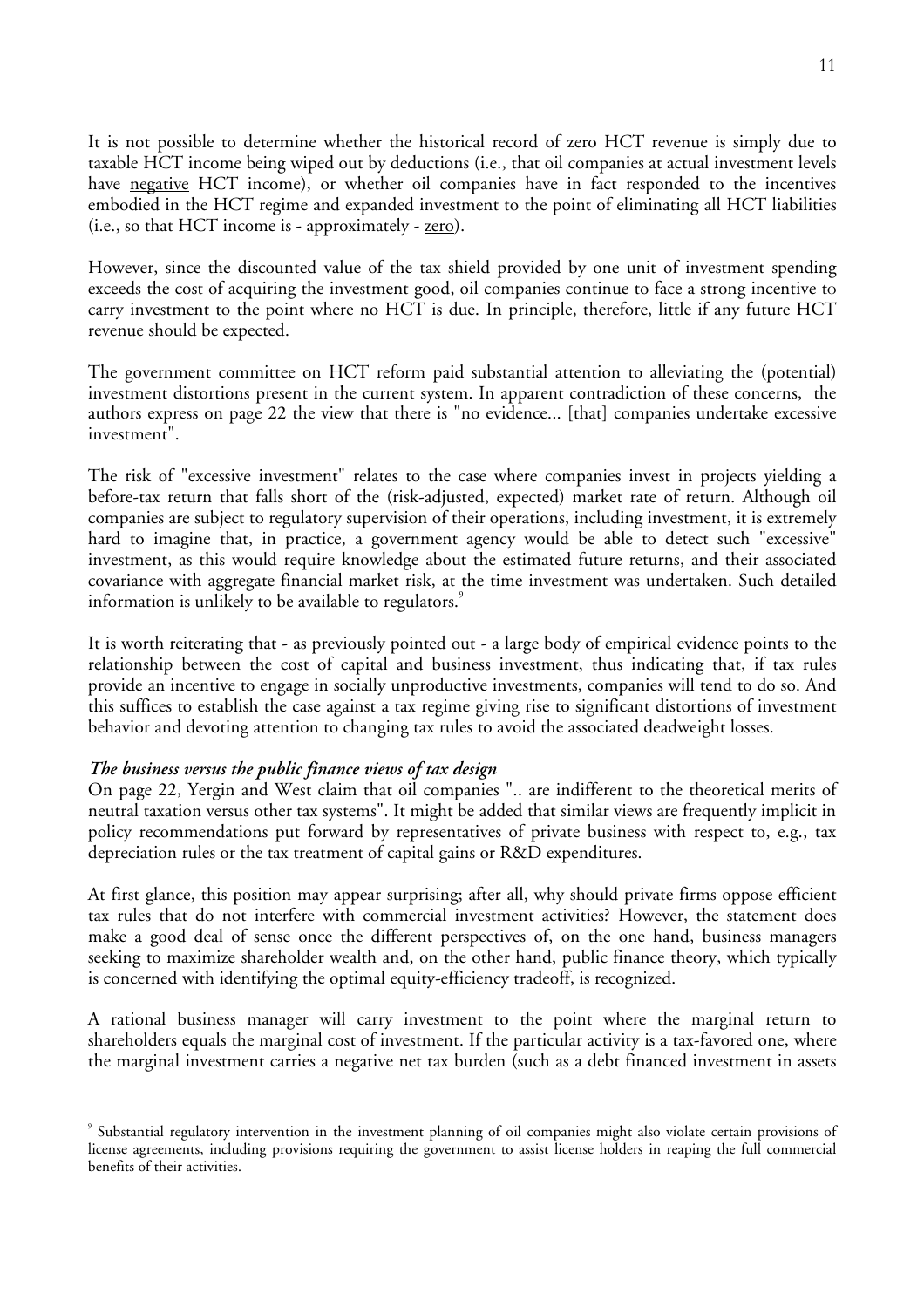subject to accelerated tax depreciation), the after-tax marginal return includes a certain amount of taxes saved.

Of course, to the individual firm, the attractiveness of an investment is independent of whether the net return is provided by the before-tax marginal product or through the implicit (tax) subsidy from the government. From society's perspective, in contrast, things are different: The tax subsidy is simply a transfer of income from tax payers in general to the firm undertaking the investment, thus encouraging excessive investment in the particular activity.

In the case where the marginal investment project is subject to a positive net tax liability, the investment activity is discouraged, and investment will tend to be too low from a social efficiency perspective.

The key determinant of the aggregate efficiency impact of investment decisions is accordingly the nature and size of such "fiscal externalities" through the tax system. And investment neutrality is precisely characterized by the absence of such fiscal externalities. When the marginal investment project generates no net taxes, and hence no fiscal externality, all relevant costs and benefits are internalized by business managers, and they therefore make investment decisions that are desirable not only from the perspective of shareholders, but from society's perspective also.

The whole point of neutral taxation is accordingly not to provide some sort of benefits to individual firms, but to make sure that productive assets are allocated efficiently across alternative uses. A key part of achieving this is eliminating the fiscal externalities arising from the interaction between taxes and private sector behavior.

On this background, it is not really surprising that business representatives show little or no appreciation for the concept of neutrality. But in no way does this invalidate the case for neutral taxation, since it merely reflects the fact that the fiscal externalities giving rise to deadweight losses result from precisely those consequences of business decision making that remain outside the capital budgetting of individual firms.

A slightly different way of stating this insight is based on the observation that, by definition, the marginal investment project does not contribute to shareholder wealth. Instead, the market value of corporate equity is determined by intra-marginal, after-tax corporate income. A tax change benefiting a given firm is thus primarily one that reduces the average, rather than the marginal, tax rate.

In other words, business managers will, from the viewpoint of shareholders, rationally argue in favor of reductions in, e.g., the corporation tax rate (or, in the case of oil and gas extraction, oppose a higher resource rent tax rate) while remaining more or less indifferent to the way taxes affect the marginal investment incentive. But, as noted above, the latter influence of the tax system, rather than the average tax rate which merely affects the distribution of income, is the origin of the deadweight loss, or resource waste, due to taxation.

In the particular case of the proposed reform of the Danish HCT regime, the Danish government committee estimated that the loss of resource rent attributable to the tax system is in the order of magnitude of 9 per cent. Hence, moving to a neutral tax would raise total resource rents in the Danish oil and gas sector by this amount.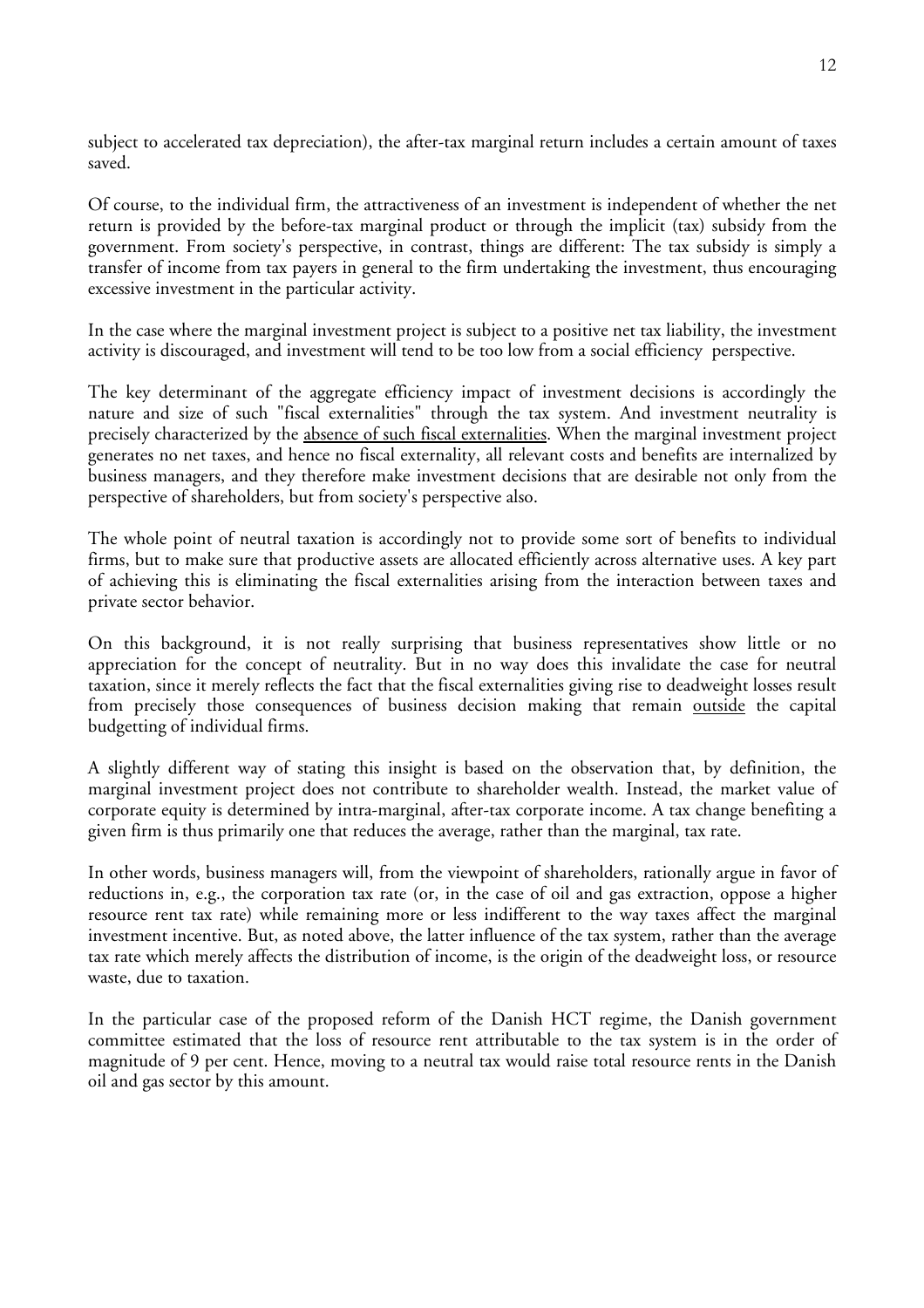However, if the shift to a neutral base is accompanied by the retention of the 70 per cent current marginal HCT rate, government net revenue is estimated to rise from around 50 to almost 90 per cent of total profits.

Obviously, the gains to oil companies from removing the distortions caused by current tax provisions would be overwhelmed by the transfer of income from shareholders to the government implied by a higher average tax rate. Bearing this in mind, it is no surprise that oil companies do not favor the proposed neutral tax.